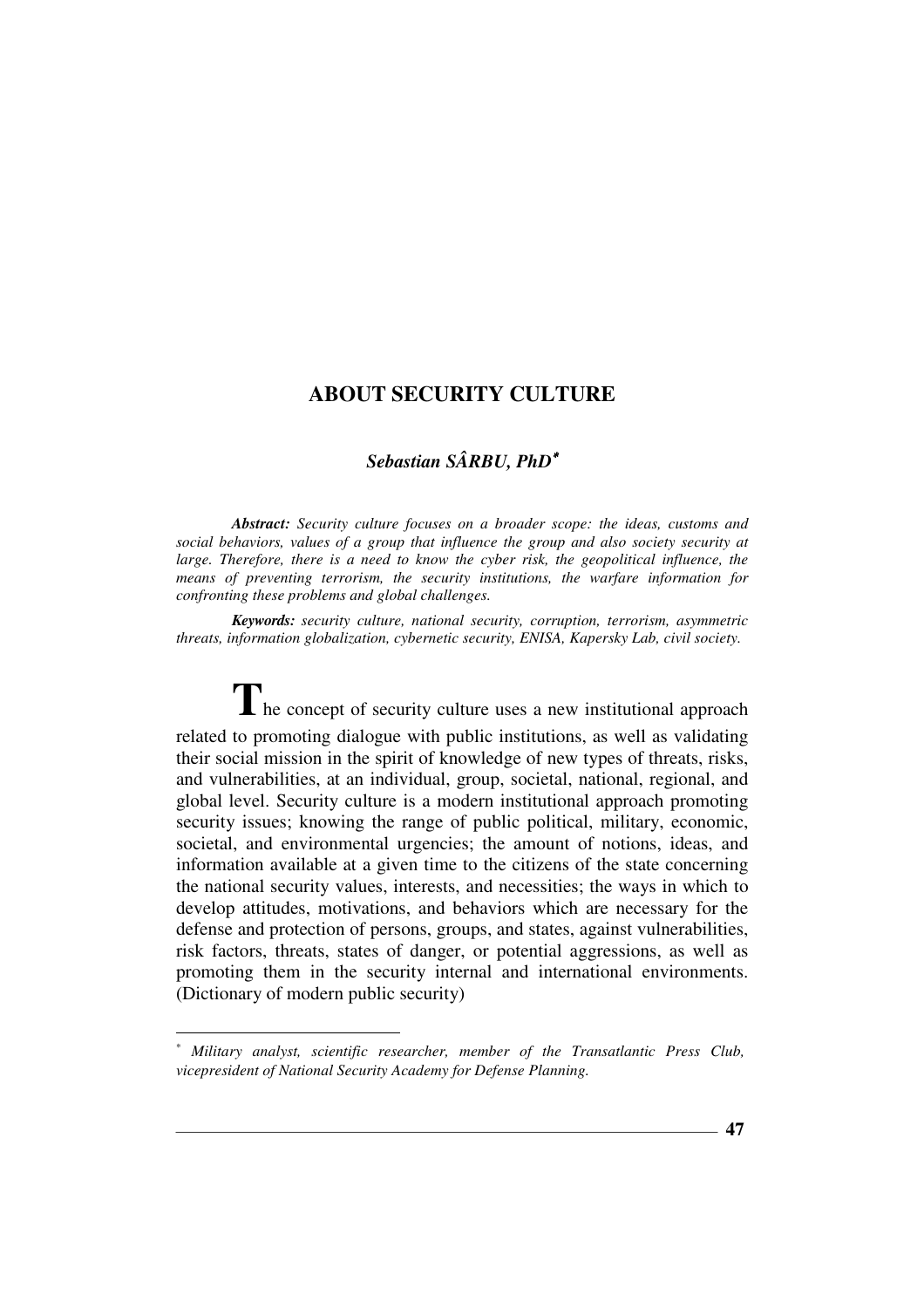The fight against terrorism, organized crime, cross border criminality are realities which the representatives of civil society must know in order to take part together with state institutions in knowing, preventing, and confronting these problems. And when the challenge is at the security level, it should concern us all equally.

The current geopolitical context has transformed the space of strategic interest in which Romania is found into a real source, transit area, and destination of serious criminal activities consisting in: illegal weapons, ammunition, and explosives trafficking; drug trafficking; illegal immigration and human trafficking; counterfeit products trafficking; money laundering; etc.

The new democracies in this region continue to be confronted with certain negative phenomena which affect the quality of government. In this context, inefficient government - an effect of democratic deficit and institutional corruption, reflecting itself in manifestations of political clientelism, public administration inefficiency, authoritarian tendencies, lack of public transparency and responsibility - undermines public institutions and can become a real threat to national security. In Romania, inefficient government represents a potential risk for national development and national security, in the long run.

Corruption is another threat to national security, but on short term, with a negative impact on living standards, human rights, and fundamental freedoms, as well as a sound economic development.

The new asymmetric threats, economic and information globalization, global issues, the growth of interstate dependency in all fields, global anomie, are sources of insecurity which concern us all.

This is why security education and culture, crisis management, combating disinformation, are necessary for a new collective defense, no longer done by the state, as a political and administrative entity, but by citizens via civil society, in such a way that resources, information, and responsibility decentralization is attained, an outcome necessary for preventing and managing security crises. Nowadays security is a modern concept, which in an open, democratic society represents a systemic reality, comprising economic, social, and cybernetic security, food safety, the protection of citizens' rights and liberties, etc. This is why it is necessary for citizens to have access to information, to be aware of security needs, for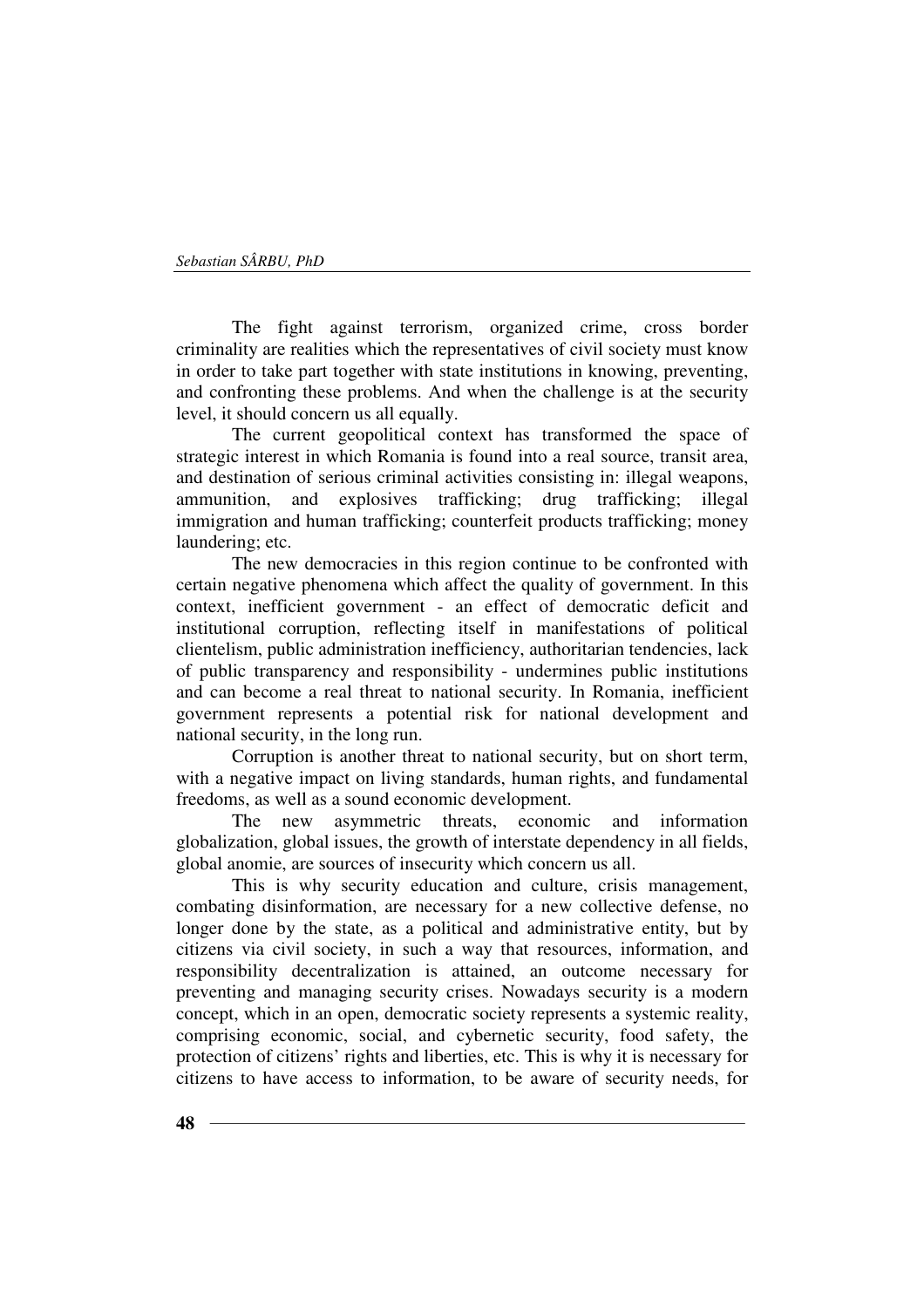security culture does not belong to interest groups or closed bureaucratic institutions, as it was the case in the era of state Communism.

A modern state is looking forward to identifying new security solutions, to making modern, European laws in this field, and to making available the necessary resources for developing the system of national security. The most important resources to be organized and put to proper use are the informational resource and the human resource. Without long term development and a satisfying GDP, which represents a nation's state of internal sufficiency, allowing it to compete on the international level, we are rather security consumers instead of security generators. The role of civil society is to get involved actively in actions of preventive education and management of the new security reality as an indicator of a Euro-Atlantic and European Community vocation. The pursued objective is stability, peace, and the construction of a modern, democratic society connected to Euro-Atlantic values.

**Cybernetic security, terrorism, and critical information infrastructure - new challenges for the management of security culture and the European geopolitical space. The objectives of the European Union in the new global context.** 

On the 30th of March 2009, the European Commission issued a press statement regarding the protection of critical information infrastructure ("Protecting Europe against large-scale cyber-attacks: improving the degree of preparation, security, and resilience") by which it established a plan ("the plan of action concerning the protection of critical information infrastructure") for consolidating the security and resilience of vital information technology and communications infrastructure. Its aim was to stimulate and support the development of a high level of response, security, and resilience capacity on a national and European level. This approach was largely approved by the Council in 2009. The plan of action concerning the protection of critical information infrastructure is built on five pillars: preparation and prevention; spotting and reaction; risk reduction and recovery after incidents; international cooperation; and the criteria for the critical European infrastructure in the sector of information technology and communications. It establishes the measures to be taken with respect to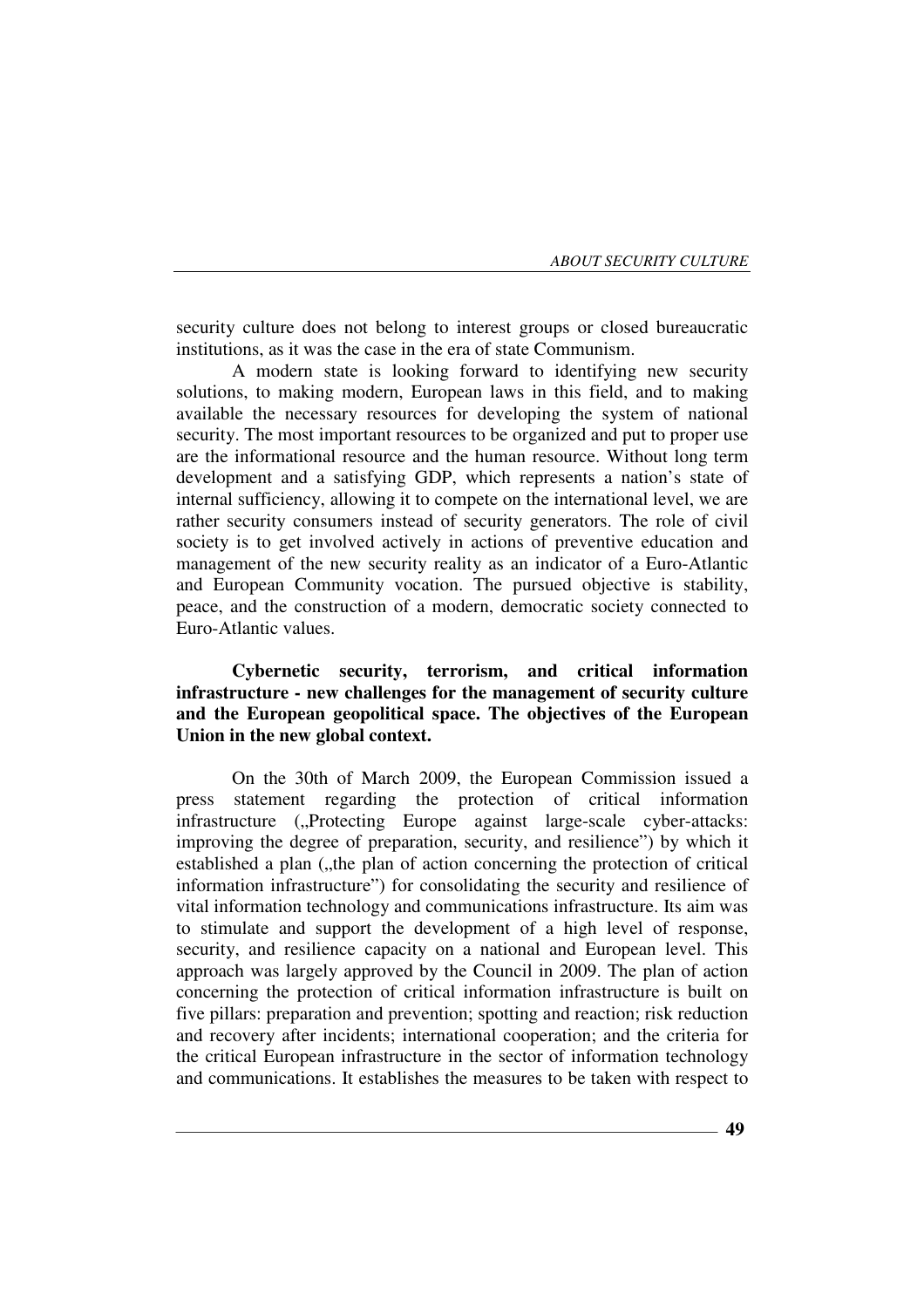every pillar by the Commission, member states and/or industry, with the support of the European Union Agency for Network and Information Security (ENISA).

The digital agenda for Europe, adopted in May 2010, and the associated conclusions of the Council have underlined the common vision according to which confidence and security are fundamental preliminary conditions for using information technology and communications on a wide scale and for thus achieving the objectives concerning the dimension of , intelligent growth" of the Strategy Europe 2020. The digital agenda for Europe underlines the necessity that all interested parties unite their forces in a global effort in order to guarantee the security and resilience of information technology and communications infrastructure by emphasizing prevention, degree of preparation, and sensitivity, as well as to develop efficient and coordinated mechanisms in order to react to the increasingly sophisticated forms of attacks and cyber crimes. This approach guarantees that the preventive, as well as the reaction dimensions are challenges which are taken seriously.

The Commission adopted in September 2010 a directive proposal regarding the attacks on information systems. It concerns the consolidation of the fight against cybernetic attacks by better cooperation among the criminal law systems of member states and among judicial authorities and other competent authorities. Moreover, the proposal introduces some dispositions regarding the ways of fighting new forms of cybernetic attacks, namely botnets. At the same time the Commission forwarded a proposal for a new mandate of consolidation and modernization of the European Union Agency for Network and Information Security (ENISA) in order to increase networks' degree of reliability and security. The consolidation and modernization of ENISA will allow the European Union, member states, and interested parties from the private sector to develop capacities and training to prevent, detect, and approach challenges pertaining to information security.

Moreover, the digital agenda for Europe, the Stockholm program/its plan of action, and EU's Strategy of internal security in action underline the Commission's commitment to constructing a digital environment in which all Europeans could express their full economic and social potential. This is why security culture involves cyber security, but at the same time involves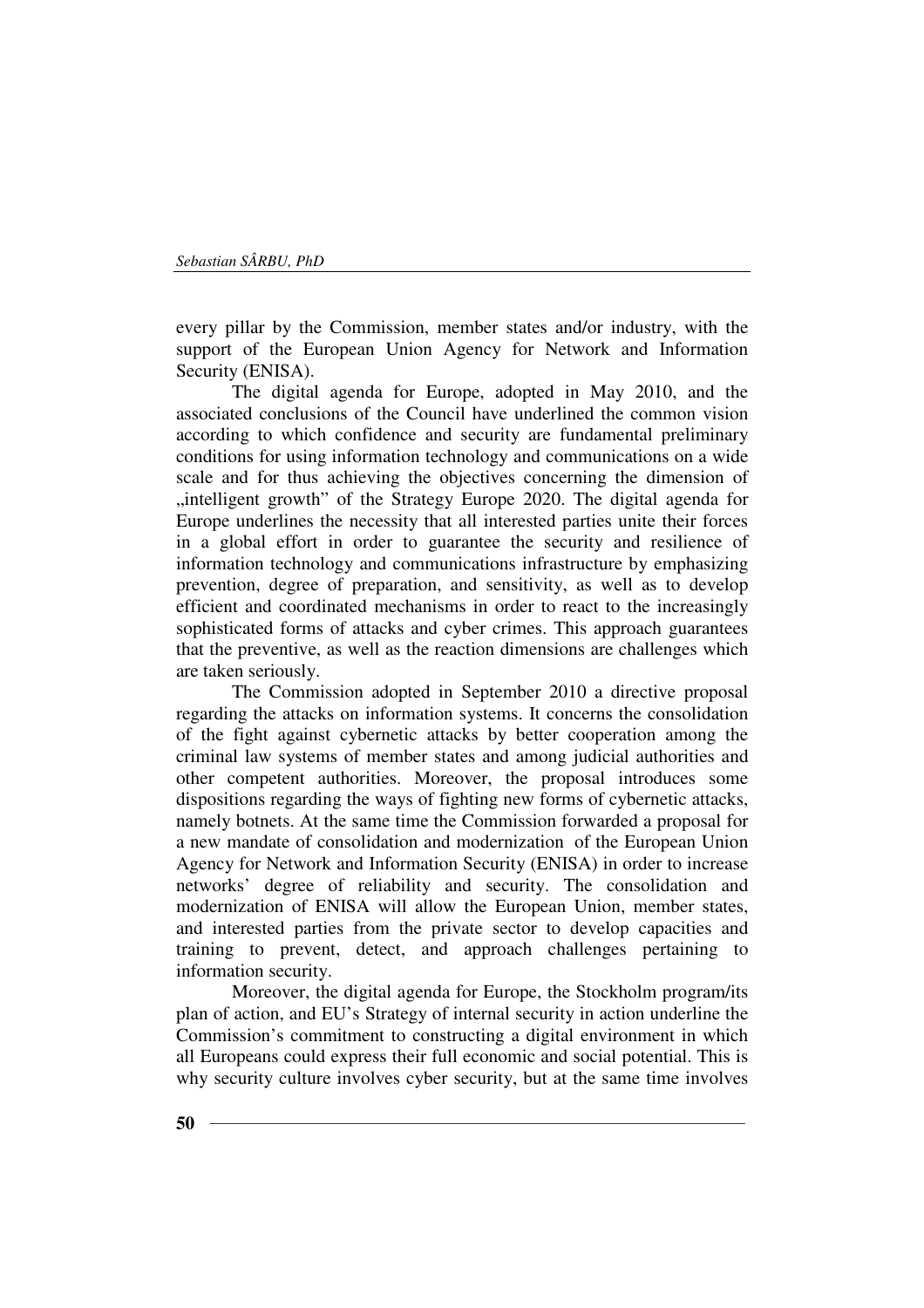proactive solutions for using human potential and community democratic participation, which could discourage security threats. The press statement of the European Commission reviews the results that have been achieved since the adoption of the plan of action concerning the protection of critical information infrastructure. It describes future expected measures for each action both at an European and at an international level and it focuses at the same time on the global dimensions of the challenges and importance of increasing cooperation among the national administrations of member states and the private sector on national, European, and international levels, in order to handle global interdependencies.

### **New, more technologically sophisticated threats have emerged**

The global geopolitical dimension of these threats is becoming increasingly clear. We are experiencing at present a tendency to use information technology and communications in order to achieve political, economic, and military supremacy, including that acquired through offensive capabilities. "Cybernetic warfare" and "cybernetic terrorism" are sometimes mentioned in such contexts.

Moreover, as shown by the recent events in the Southern Mediterranean region, some regimes are ready and capable to forbid or undermine arbitrarily the access of their own citizens to IT means of communication - especially the Internet and mobile communications - for political reasons. Such unilateral internal interventions could have severe consequences on the rest of the world.

In order to better understand such diverse threats, it can be useful to divide them into the following categories: exploits, such as "persistent advanced threats", for the purpose of economic and political espionage (for example, GhostNet), identity theft, the recent attacks against the marketing systems of emissions quotas or against government information systems; sabotage, such as DDoS attacks, or spam generated via botnets (for example, the Conficker 7 million computers network or the Spanish Mariposa 12.7 million computers network); and destruction - this is a scenario which has not materialized yet, but, given the increasing use of information technology and communications in critical infrastructures (for example, intelligent networks and water distribution networks), it is not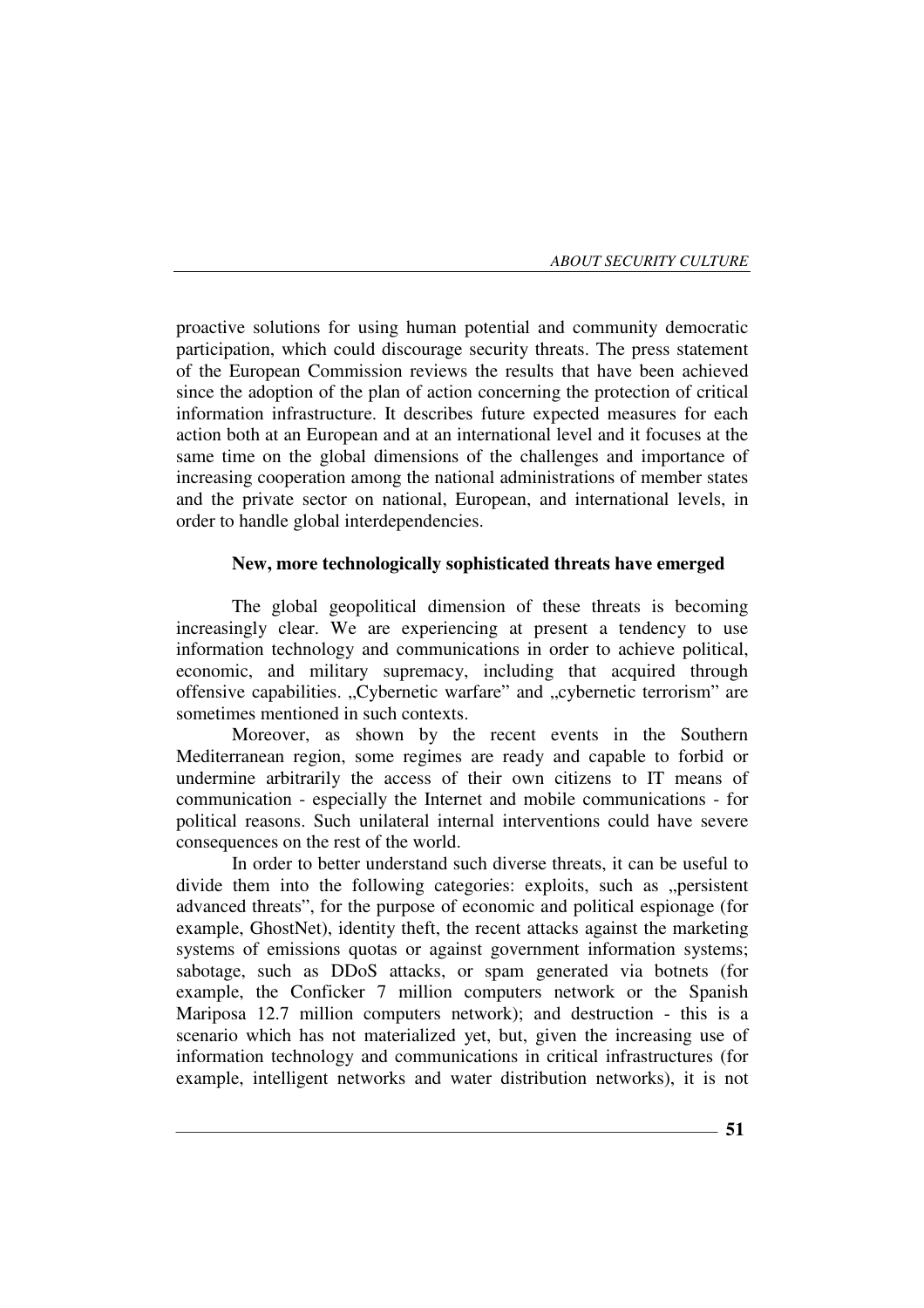excluded for the coming years. Future challenges are not specific to the European Union and cannot be solved by the EU only. The increasing degree of use of information technology and communications and the Internet allows for more efficient and profitable communication and coordination between interested parties and has for result a dynamic innovative ecosystem in all areas of life.

The experts of the Kaspersky Lab group issued a report regarding threats for 2013 and 2014, which was published in December 2013, containing the following statistical data, accompanied by a map of IT crimes:

1. Maximum risk (over 60%): four countries (Vietnam at 68,1%; Bangladesh at 64,9%; Nepal at 62,4%; and Mongolia at 60,2%).

2. High risk: 67 countries, including India (59,2%), China (46,7%), Kazakhstan (46%), Azerbaijan (44,1%), Russia (41,5%), most African countries.

3. Moderate cyber attacks rate (computer viruses) (21-40,99%): 78 countries from all over the world, including European countries such as Spain (36%), France (33,9%), Portugal (33,1%), Italy (32,9%), Germany (30,2%), the UK (28,5%), Switzerland (24,6%), Sweden (21,4%), as well as other relevant countries such as the USA (29%), Ukraine (37,3%), Brazil (40,2%), Argentina (35,2%), Chile (28,9%), South Korea (35,2%), or Singapore  $(22,8\%)$ .

4. Low/local degree of infection (0-20,99%): 9 countries.

As we can see, we had a moderate infection rate for the European Union in 2013. As for 2014, although there were no significant differences, and being too early for a full evaluation performed at the end of each year, the same experts predicted important cybernetic threats/information crimes in the financial field and in cyber espionage. The target here is individual citizens' money, as well as obtaining illegal economic information such as banking secrets. The conclusion that can be drawn here is that cyber attacks of any kind represent an asymmetric, but real threat to economic welfare and national security. It is the role of civil society, as well as mass media, to inform and implement security culture and the technical solutions devised by the innovative intelligence analysis centers, which promote educational excellence.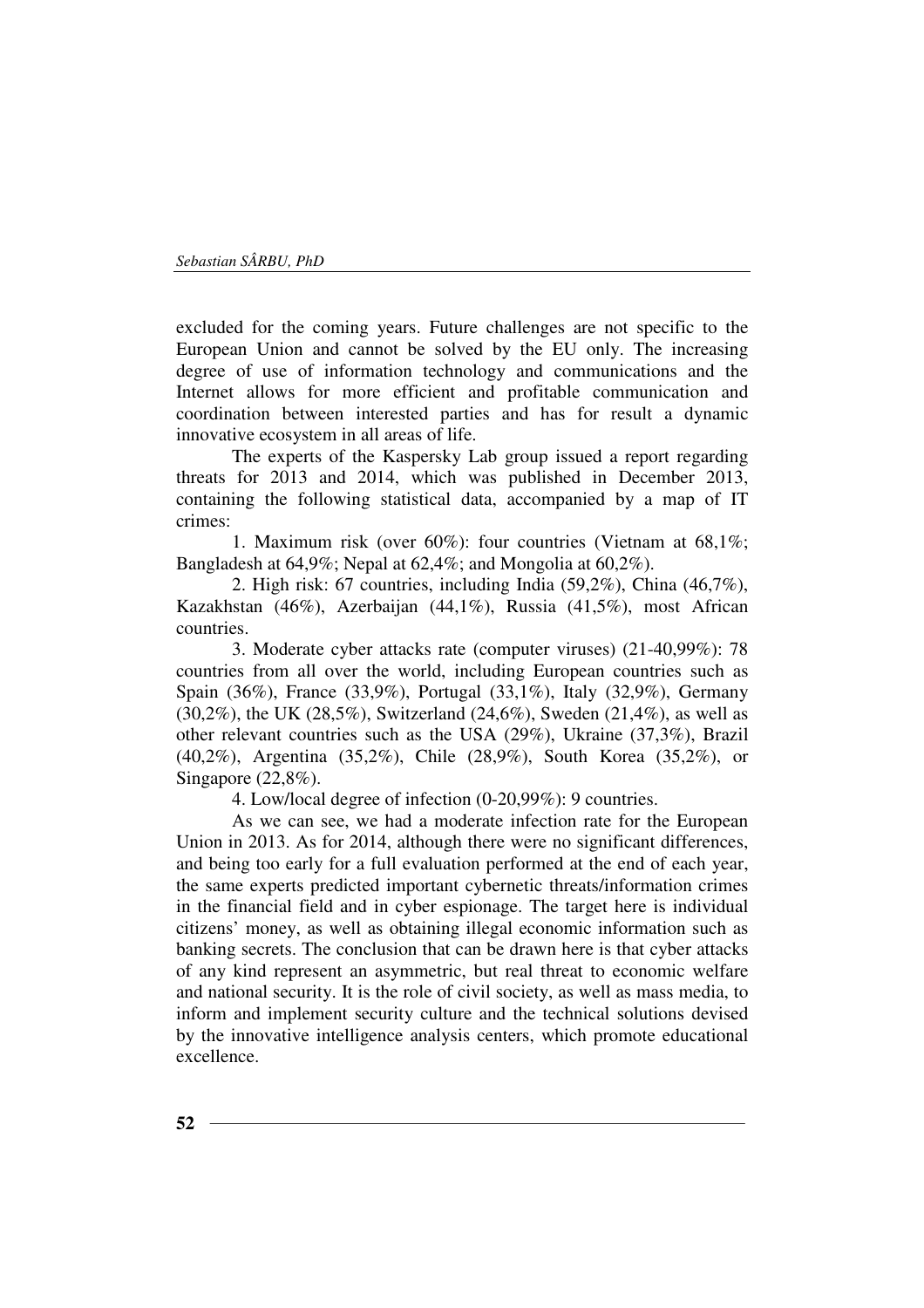At present, threats can arise anywhere in the world and, because of global interconnection; they can affect any part of the world.

We must take a step forward in the direction of global awareness of the risks incumbent to the massive use of information technology and communications by all segments of society. Moreover, we must develop strategies to manage such risks adequately and efficiently, be it for the purposes of preventing, fighting, reducing, or approaching them. The digital agenda for Europe launches an invitation to "organize the cooperation between relevant actors... on a global level so that they are able to fight against and reduce security risks" and establishes the objective of "cooperating with interested parties on a global level to consolidate global risk management in the digital and physical spheres and to adopt specific internationally coordinated measures against information crimes and security attacks".

#### **Education, scientific research, and security culture**

We have to also take into account the intellectual, educational, and cultural dimensions of national security. Defending one's country and achieving a state of national security represents first and foremost a creative intellectual endeavor, by prioritizing education, research, and security culture.

As such, a nation that cannot be internationally competitive and cannot use the resources, technology, and human potential at its disposal is a security consumer, not a security provider. Development is a condition of liberty, and security is the means by which the values and norms created by society can generate the state of balance and safety needed for every citizen's exercise of freedom. The right to information becomes a commitment from society, which is aware of this right as an obligation when security, democracy, peace, and freedom are under threat.

Education is the first pillar which permits national defense and security sectors to adapt in order to respond to new challenges. We need a new standard of quality in military, public order, and information education, which may lead towards achieving full compatibility with the education programs of NATO and EU countries.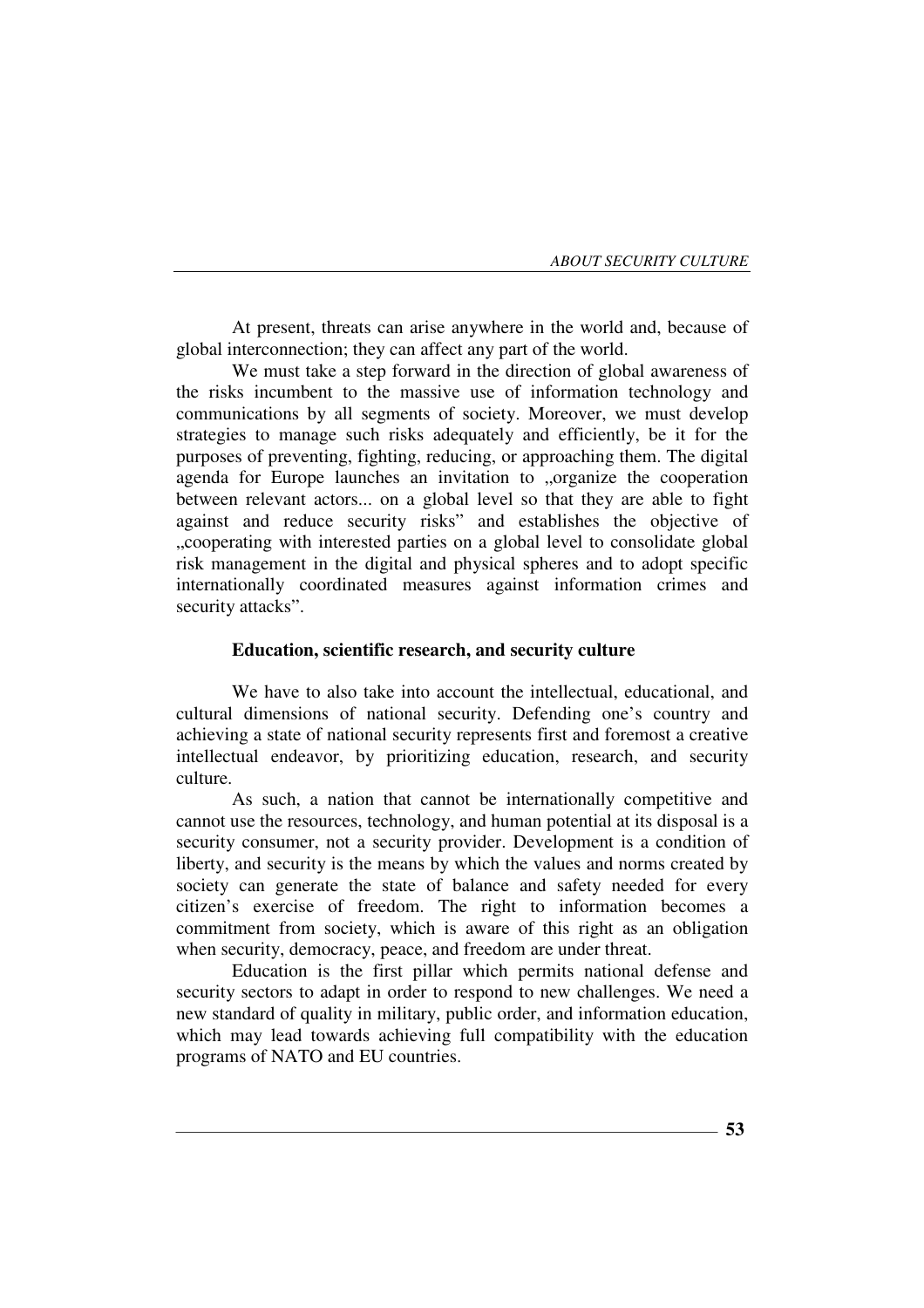The private security industry represents the future for the security industry and the public security system.

Technology is the materialization of new concepts and innovations which satisfy modern security demands.

The second pillar is scientific research, an important endeavor for understanding the nature of current threats, by studying their implications. This understanding must be transferred to state institutions, which allows them to develop adequate policies. It is equally important that public opinion, civil society, various think-tanks participate in this effort, by contributing their own expertise. The third pillar is security culture by which we mean norms, values, attitudes, or actions which determine the comprehension and assimilation of the concept of security and other derived concepts: national security, international security, collective security, insecurity, cooperative security, security policy, etc. The development of education in the field of social sciences - especially political science, international relations, security studies - has led to the democratization of the field of defense and national security. As a consequence of the ever growing number of students and graduates in these fields, expertise is no longer the privilege of the state, which has a positive effect on the dialogue between the state and civil society, contributing to a higher quality of government in the area of defense and national security. (National Defense Strategy, 2010). With the help of OSINT and HUMINT-type information (by evaluating, corroborating, analyzing, and interpreting data), we can draw conclusions and identify possible ways in which events can unfold; specialized structures create a security culture via the projects that they develop and implement (by acting both preventively and offensively, through initiatives meant to discourage actions against personal, group, or societal security, as well as to consolidate security); they manage to grow in real terms the value of security indices in the field of reference and to proactively build the premises for the preservation and future affirmation of communities' interests.

In order to establish the concrete ways to prevent risk materialization and/or fight a threat, security culture provides the necessary expertise, by offering information with the purpose of knowing tendencies, facts, as well as events' circumstances, including: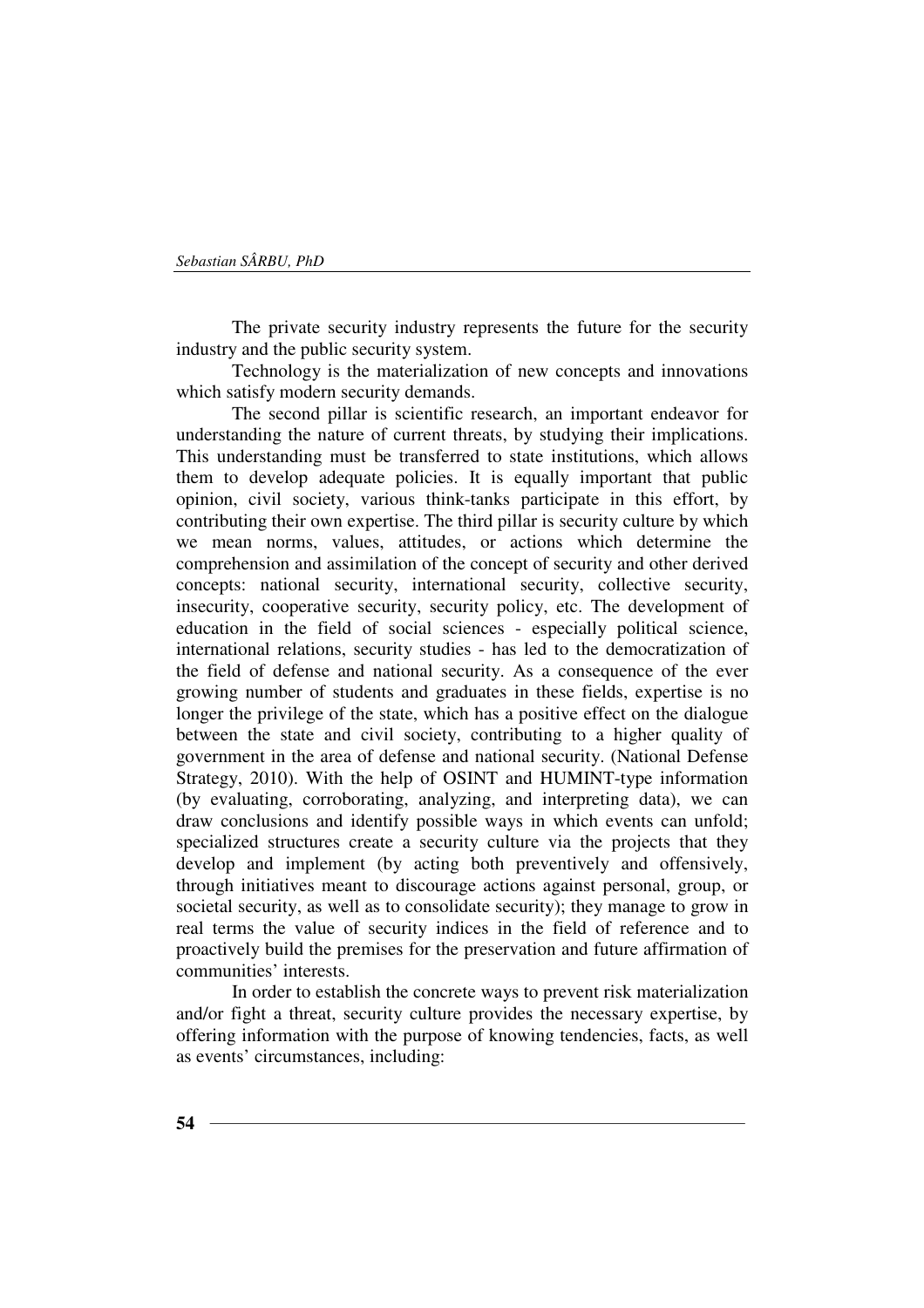1. Relevant territory (location, region, zone, country);

- 2. Fields of interest (directions of action);
- 3. Specific problems and cases;
- 4. Risks to national development;
- 5. Defense of fundamental and social values;
- 6. Information security;
- 7. Social environment.

The objectives of civil society with respect to education and security culture involve:

1. Stimulating interest and preoccupation by institutions and private individuals towards security culture/education, via mass media and other visibility actions targeted for this purpose;

2. Integrating in learning institutions - at the primary, secondary, high school, and university levels - security education both for children and adolescents, as well as adults, by organizing classes, conferences, symposiums, trainings, seminaries, meetings, colloquiums, presentations, workshops, talk groups, round tables, camps, trips, and other recreational and educational activities;

3. Editing, publishing, and disseminating informative and scientific materials, books, magazines, flyers, and other printing and audiovisual materials;

4. Establishing contacts and permanent collaboration with scientific institutions both home and abroad, with experts, as well as with other organizations, government or nongovernmental institutions which have security culture or adjacent fields as their field of interest;

5. Drawing, supporting, and counseling private or legal entities that wish to be initiated or develop in the fields of security, personal protection, educational management of security culture, as well as anyone interested in security culture;

6. Undertaking concrete actions, within the limits of academic competence, for preventing and stopping aggression/violence, for ensuring personal, group, and societal protection;

7. Taking part in projects, conferences, and other scientific events on the subject of the security field, organized/supported by higher education